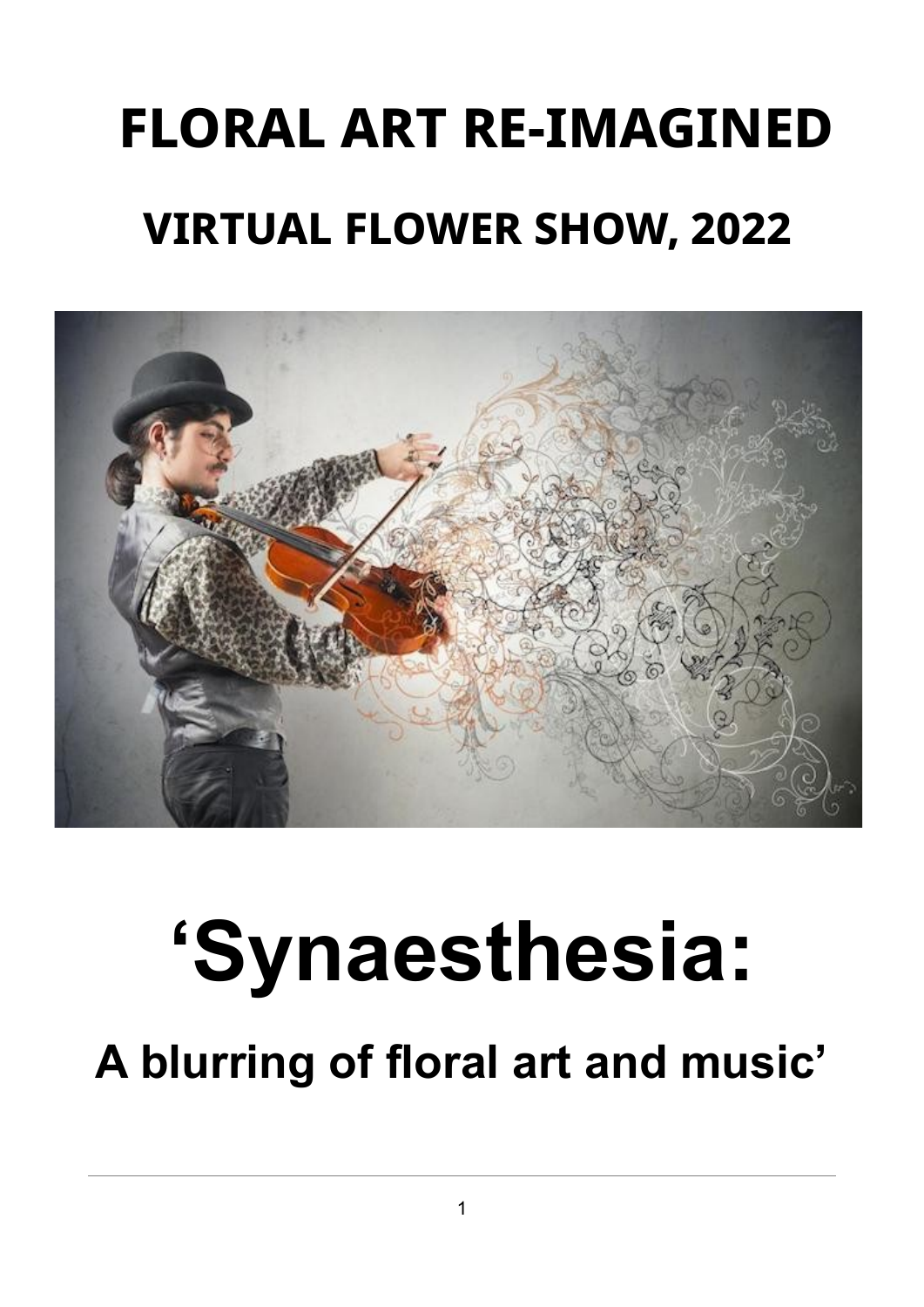## **PLEASE READ THE FOLLOWING INFORMATION**

- 1. This show is open to all floral art designers from anywhere in the world who wish to participate.
- 2. Do not be alarmed if you do not understand the theme of the show or the word, 'Synaesthesia'. Most of us don't have any idea of what it is like to have this condition. Just consider the titles given and how they resonate with you. Where you are given song titles, just interpret the words of the title – the entire song need not be considered. Lyrics of songs also can be interpreted as they stand without reference to the entire song, especially if this adds confusion for the designer. The only classes where it is necessary to listen to music for interpretation is in the section where you have to play the music and do a design inspired solely by it. Essentially, you can do as much or as little research on these class titles as you wish. But don't get overwhelmed by it all. More often than not, your first response to a title you like is the best one to develop into a design.
- 3. Many of the titles give a link to a piece of music or a song for you to listen to. (As I have said before, if you have an idea you may not need to listen to the music.) If you wish to, you should be able to click (or right-click) anywhere on the link given and this will take you directly to the relevant Youtube video. There is nothing to be done about the 5 or so seconds of advertising that you will have to listen to before you will be given the opportunity to click 'Skip Ad' and move to what it is you want to listen to. Sorry – but it is what it is.
- 4. **ALL CLASSES ARE TO BE STAGED ON A TABLE OR OTHER SUITABLE RAISED SURFACE.** You are encouraged to work in a space of about 90 cms in width and depth – but this can be varied according to the design style chosen. The height of your design is your own choice.
- 5. The competition requires you to submit a photograph of your design so take into consideration your surfaces and backgrounds. They need to flatter your design – not detract from it. Try to avoid textured or tiled backgrounds. If you are going to hang a piece of fabric behind and/or under your design make sure it has been ironed. Creased fabrics are very distracting and could result in your work being down pointed. Any stands, bases, containers etc. used should be in good condition too. Don't think judges don't pick up shoddily painted stands and chipped vases. Most of them are 'zooming in' on your designs and using magnifying glasses when they judge – so make sure everything (including mechanics) is 'tip top'!
- 6. Please submit only **ONE** front facing photograph of your design that shows it off to its best advantage. (This is all the judges will have to work with when they adjudicate your design. Clarity helps the judges make better decisions.) The quality of your photograph **must** be good **so please send photographs at a high resolution in .jpg format**.

Also, **the entire design** (including stands) must be clearly seen in the photograph. **Photographs that feature only part of a design will not be submitted for judging. Please do not photoshop pictures – only cropping and straightening is permitted.**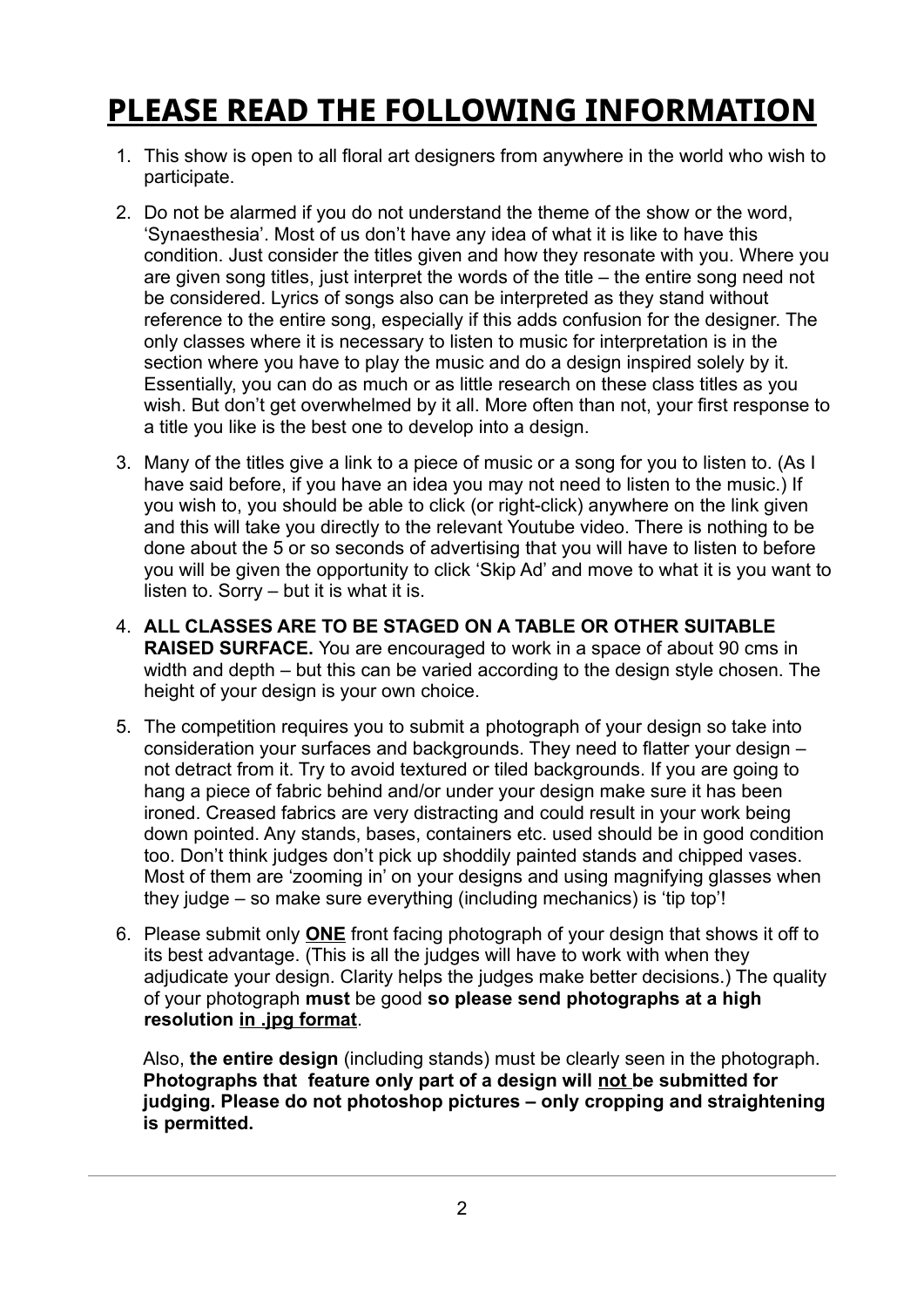- 7. The work submitted must be your own original designs specifically created for this show. Do not plagiarise – this page has too many followers for you not to be found out! Also, do not attempt to pass off work you have done previously.
- 8. There is a big difference between floral art and photographs that are taken in nature that may adequately interpret a given theme. This is a floral art competition. Photographs taken of the natural world are not acceptable.
- 9. Email entries to [alan.zimm@gmail.com](mailto:alan.zimm@gmail.com) and clearly mark them 'Entry for the Floral Art Reimagined Flower Show' (so they do not end up in spam). Do not post or message them directly to the Floral Art Reimagined facebook page. Please indicate your name, country of origin and the class/ classes you wish to enter.
- 10. All classes are **open** i.e. you may enter them as a designer at any level. Beginners are welcome to enter this show and **may** ask for help from an advanced designer or judge. I would like to try out this system of collaborative designing and see if it encourages beginners to enter these shows. Working with an advanced designer may help develop beginner designers and give them confidence. I do ask that where a beginner enlists the help of a more advanced designer that the latter acts in an advisory role and does not do all the work for the beginner. Gentle guidance and suggestion is required. When beginners enlist the help of an advanced designer, they must indicate that the work is collaborative and name themself and the advanced designer as the creators of the piece.
- 11. Multiple entries are allowed but you may only enter a class once. Also, there are a **limited number** of entries allowed in each class so once they are full, no more entries will be accepted. (I am going to be strict on this this year to attempt to even out numbers in the classes.) Classes will be allocated on a first come, first served basis.
- 12. There is no charge for entries.
- 13. If you are a floral art judge and you have entered the show, you may be interested in judging a section or sections in which you have not participated. Please indicate (with your entry) that you are interested in judging and an attempt will be made to create groups of three which are close to each other geographically so communication by telephone or computer is quick and easy.
- 14. Please indicate your desire to participate in this show by **Monday, 21 February, 2022.** Just send in your name, country of residence and the class/classes in which you would like to enter. (If you are a judge and wish to participate in the judging of this show, remember to mention this.) Exhibits need to be submitted by **Friday, 1 April 2022.**
- 15. Results will be made known starting sometime towards the end of April on the Floral ART Re-imagined facebook page.
- 16.The system of awards will be FIRST, SECOND and THIRD. Judges may also award VERY HIGHLY COMMENDED, HIGHLY COMMENDED and COMMENDED at their discretion. It is too difficult to award percentages to photographs of designs as many details are simply not visible.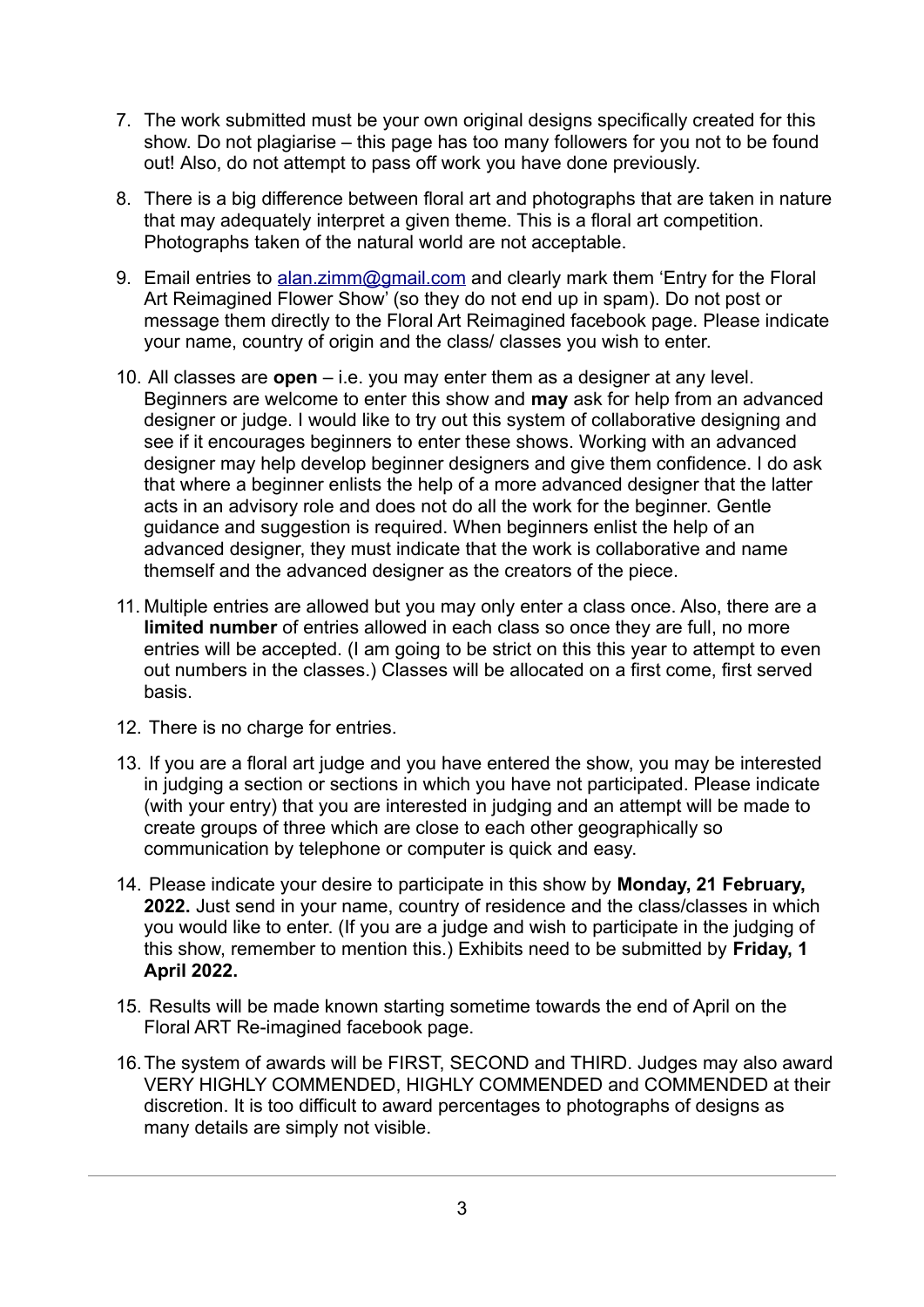- 17. The judges are asked to adjudicate according to the W.A.F.A. Rules where these are applicable and their decisions are final.
- 18. Please direct queries about this schedule to Kim Zimmerman at alan.zimm@gmail.com
- 19. Certificates will be sent to winning designs but these will be emailed to you so if you wish to print them out, it is for your own expense. This is a paperless show! (You may, however, use paper in your design work.)
- 20. By entering this show, you are giving permission to publish your work on the Floral Art Reimagined Facebook page. It will be acknowledged as yours. You may not publish the work on social media until the results of the show are made known.

## **M usical Terminology**

## **Class One: 'Allegro'**

'Allegro' refers to the fast, lively and cheerful tempo of a piece of music.

Below is a link to a piece of music played with an allegro tempo <https://www.youtube.com/watch?v=GkQPQV8DHvY>

This design should be an expression of joy.

### **Class Two: 'Diminuendo'**

'Diminuendo' means 'gradually getting quieter'.

Below is an excellent description and examples of diminuendo in music. <https://www.youtube.com/watch?v=cO3WAfxo6Yg>

This design is all about 'diminishing' – something making a big statement getting progressively smaller in impact, perhaps. Something gradually fading or dying away.

## **Class Three: 'Forte'**

'Forte' means loud.

Below is a basic description of music dynamics i.e. very soft to very loud to show you how a musician knows whether a note is to be played with force or not. <https://www.youtube.com/watch?v=uQkloIQlZ0I>

This design needs to be bold and 'in your face'.

### **Class Four: 'Legato'**

'Legato' means 'smooth and connected'.

Here's a basic tutorial on the difference between staccato (see the class below) and legato <https://www.youtube.com/watch?v=N3XDpc2WBeI>

This design needs good flow.

Below is Beethoven's, 'Pathetique Sonata -  $2^{nd}$  movement' – a good example of the smooth, connectedness of 'legato'. <https://www.youtube.com/watch?v=0njpfL1tXEg>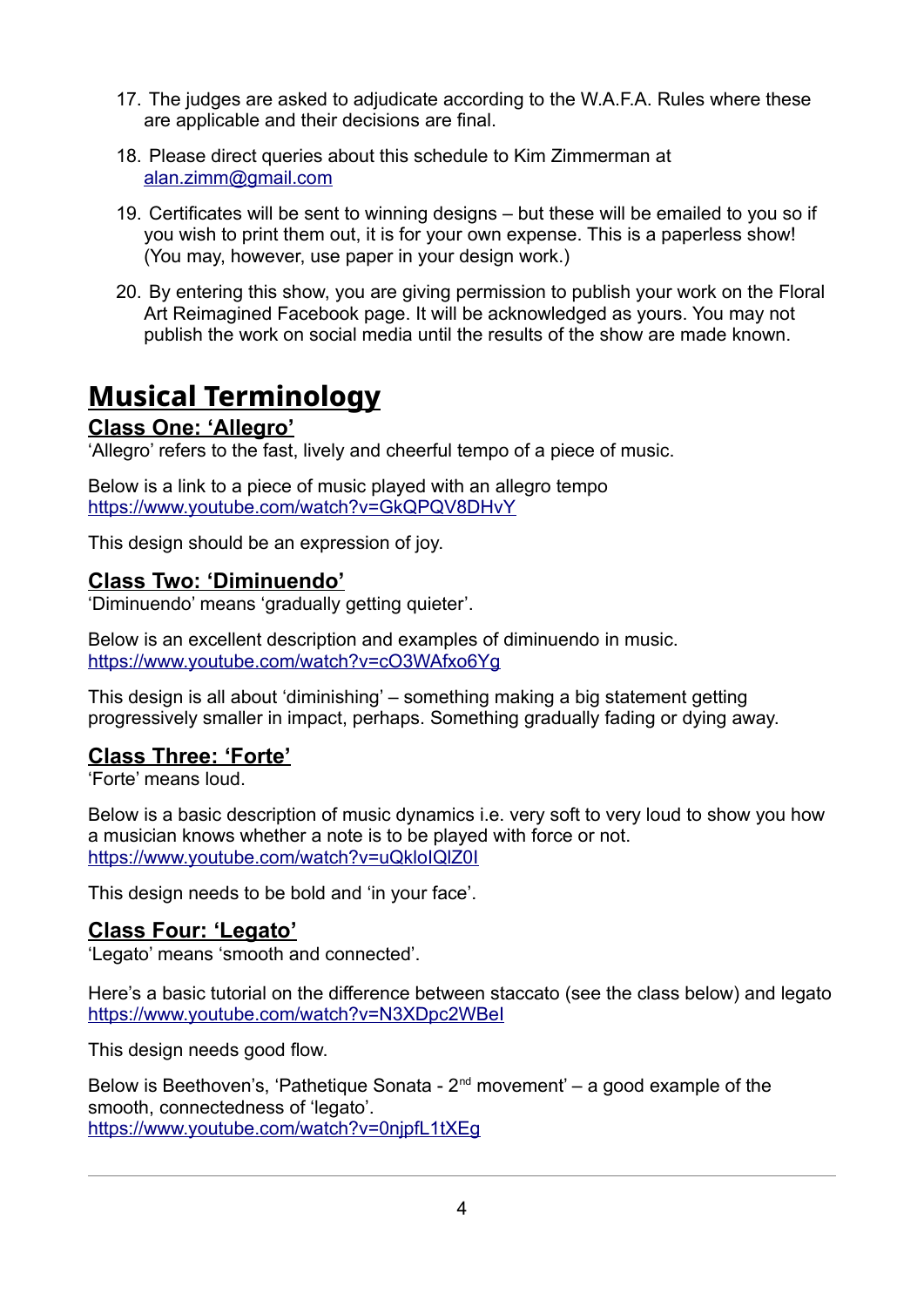**Class Five: 'Staccato'** ('Staccato is the opposite of 'legato' in music terminology.) 'Staccato' refers to shortened, quick notes that are not connected to each other.

Here is an example of staccato playing (as compared to legato). <https://www.youtube.com/watch?v=JgJcKt92vt8>

An orchestra playing Grigoras Dinicu's 'Hora Staccato' [https://www.youtube.com/watch?v=Pnw\\_S8ml2sM](https://www.youtube.com/watch?v=Pnw_S8ml2sM)

This design needs a sense of disjointed but harmonious movement.

## **Fun with Music**

## **Class Six: 'High Pitched'**

Sounds that are high pitched are often shrill and can be quite annoying for the ear, especially if they are continuous. High pitched sounds vibrate more frequently than low pitched ones. How could you interpret this in floral art?

## **Class Seven: 'Counterpoint'**

In music, counterpoint is the relationship between two or more musical lines which are harmonically interdependent yet independent in rhythm and melodic contour. In floral art, we may refer to this as 'counter rhythm' – i.e. two or more lines that are different to each other yet produce an overall harmonious whole.

## **Class Eight: 'Improvisation: using only 5 components including the container'.**

In music, improvisation refers to the 'free performance' of a musical passage, usually in a manner conforming to certain stylistic norms but unfettered by the prescriptive features of a specific musical text.

This section allows the designer to do anything they wish - the only restriction is the limitation to five components. (One type of foliage or flower is regarded as one component i.e. you may use more than one stem.)

### **Class Nine: 'Bass Line'**

In music, the bass line usually refers to the lower notes in a piece of music. Instruments like the bass guitar, the cello, the bassoon etc. are all designed to play lower notes in a musical composition. On the piano, the bassline is usually played by the left hand. The base line adds texture and pulse to music.

How could 'Bass Line' be interpreted in a piece of floral art?

## **Class Ten: 'Interval'**

In music, a number of notes can be played together in what is called a chord. An interval refers to the distance or gap in pitch between these notes. Obviously, we cannot interpret tonal difference in floral art (except in terms of colour) but we can interpret 'interval' in terms of a 'gap'. So, how would you interpret 'Interval' in floral art. (This is an exercise in scale and proportion actually!)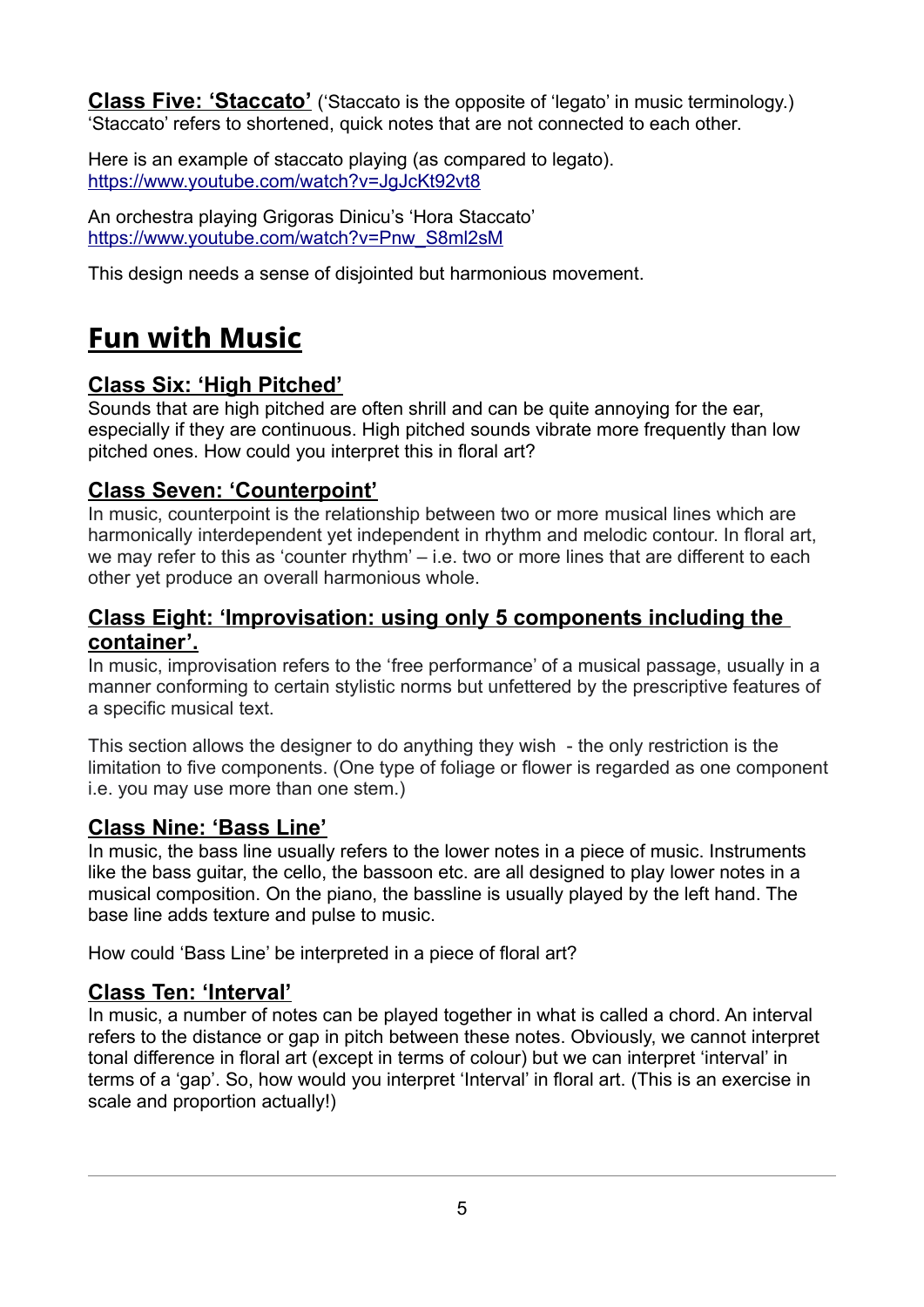## **Musical Genres**

Interpret these genres of music into floral art.

#### **Class Eleven: 'Disco'**

Remember the 70s! 'Disco' was popular dance music characterised by hypnotic rhythm, repetitive lyrics and electronically produced sounds.

If you need reminding of what it sounded like listen to ABBA, the Bee Gees, Donna Summer, Gloria Gaynor, Boney M., Earth Wind & Fire, Chaka Khan, Village People etc.

### **Class Twelve: 'Heavy Metal'**

'Heavy metal' is a genre of rock music that includes a group of related styles that are intense, virtuosic and powerful. It is largely driven by the aggressive sounds of the distorted electric guitar. Popular heavy metal bands include Metallica, Black Sabbath, Iron Maiden, Judas Priest, Motley Crue and Led Zeppelin.

#### **Class Thirteen: 'Lullaby'**

A lullaby is a gentle, lilting song which is designed to ease children into sleep.

The song 'Twinkle, Twinkle Little Star' is a lullaby.

### **Class Fourteen: 'Punk Rock'**

Punk rock is inherently nonconformist. Short song forms, fast tempos, anti-establishment lyrics and simple melodies and harmonies are all common punk sounds. The Sex Pistols and Ramones are examples of punk rock bands.

(As floral artists, we could probably draw inspiration from the fashion inspired by punk rock.)

### **Class Fifteen: 'Reggae'**

Reggae is a style of popular music that originated in Jamaica in the late 1960s and quickly emerged as the country's dominant music. By the 1970s, it had become an international style that was particularly popular in Britain, the United States and Africa. It was widely perceived as a voice of the oppressed. Bob Marley and Peter Tosh are famous reggae artists.

## **Song Titles**

In this section, song titles are provided for interpretation into floral art. Whether you listen to the song (links provided) and do research on the song is up to you. Basically, the judges are just interested in how the words of the title are translated into floral art.

 **Class Sixteen: ' Whiter Shade of Pale'** – Procol Harum (1967) <https://www.youtube.com/watch?v=Mb3iPP-tHdA>

**Class Seventeen: 'Wild World'** – Cat Stevens (1971) <https://www.youtube.com/watch?v=Jta56wBl7SM>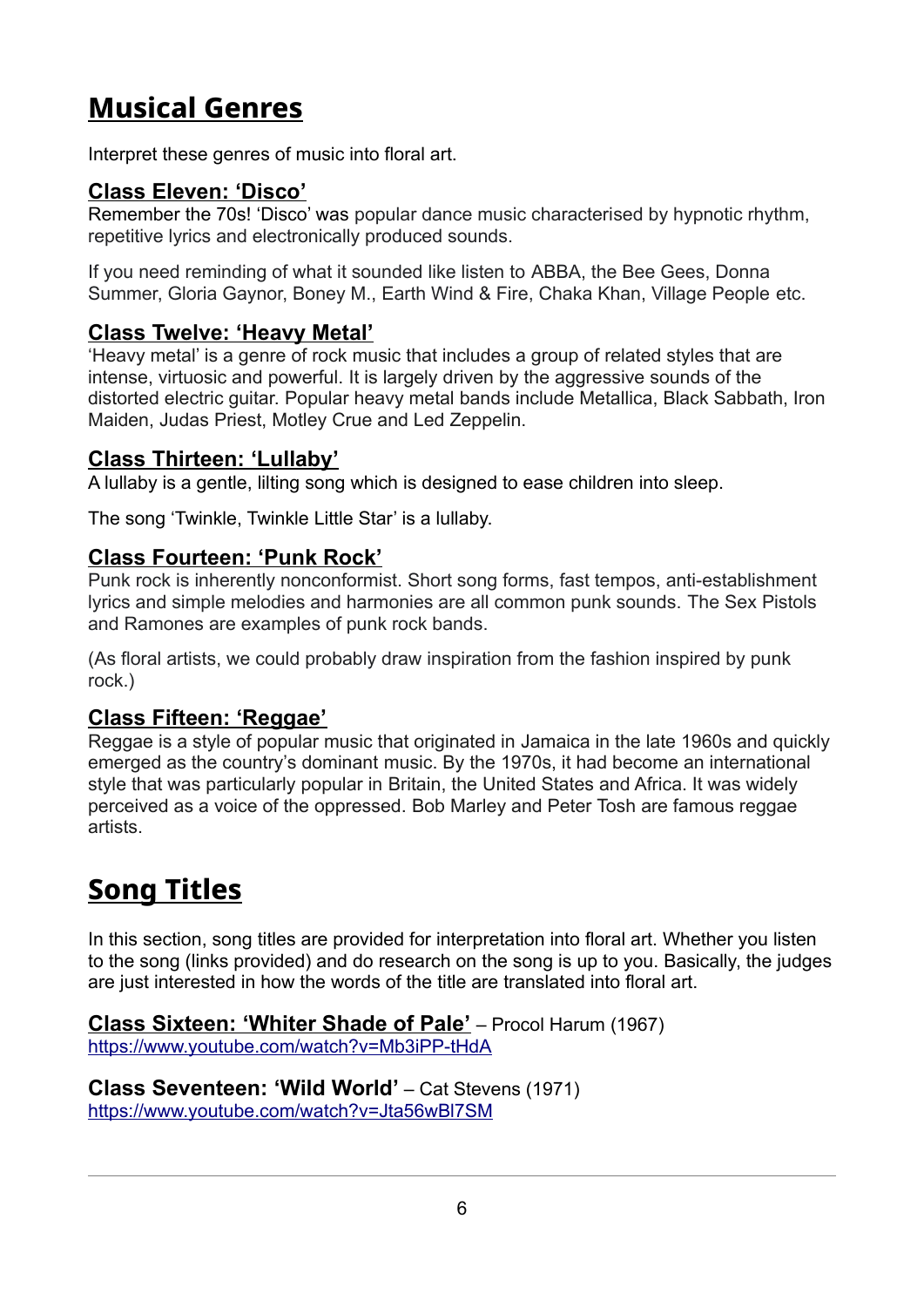**Class Eighteen: 'I Will Follow You Into the Dark'** – Death Cab for a Cutie (2006)

<https://www.youtube.com/watch?v=NDHY1D0tKRA>

## **Class Nineteen: 'Aerial'** – Kate Bush (2005)

<https://www.youtube.com/watch?v=Twfb-plg6-k>(A very clever music video accompanies this song.)

## **Class Twenty: 'Endless Forms, Most Beautiful'** – Nightwish (2015)

<https://www.youtube.com/watch?v=VUb1p8fm7Ag>

## **Song Lyrics for Interpretation**

Read the lyrics of the songs and visualise these in a piece of floral art. The links to the music are provided but if this will confuse you, don't spend too much time listening to the song. Just concentrate on interpreting the lyrics.

## **Class Twenty One:**

 'And take me disappearing through the smoke rings of my mind Down the foggy ruins of time Far past the frozen leaves The haunted frightened trees Out to the windy beach Far from the twisted reach of crazy sorrow'  *- From 'Mr Tambourine Man' – Bob Dylan (1965)* <https://www.youtube.com/watch?v=PYF8Y47qZQY>

## **Class Twenty Two:**

'And all the lights, will be, will be And all the waves, the sea And all the waves, the sea, the sea And all the light will be

And all the dust will drift away And all the nights and all the days And all the heavens go their way And only change is here to stay.' - *'The Humming' – Enya (2015)*  [https://www.youtube.com/watch?v=FOP\\_PPavoLA](https://www.youtube.com/watch?v=FOP_PPavoLA)

## **Class Twenty Three:**

An **abstract design** is required for this class.

'I drew a line for you I drew a line for you Oh, what a thing to do And it was yellow' *- from 'Yellow' – Coldplay (2000)*  <https://www.youtube.com/watch?v=yKNxeF4KMsY>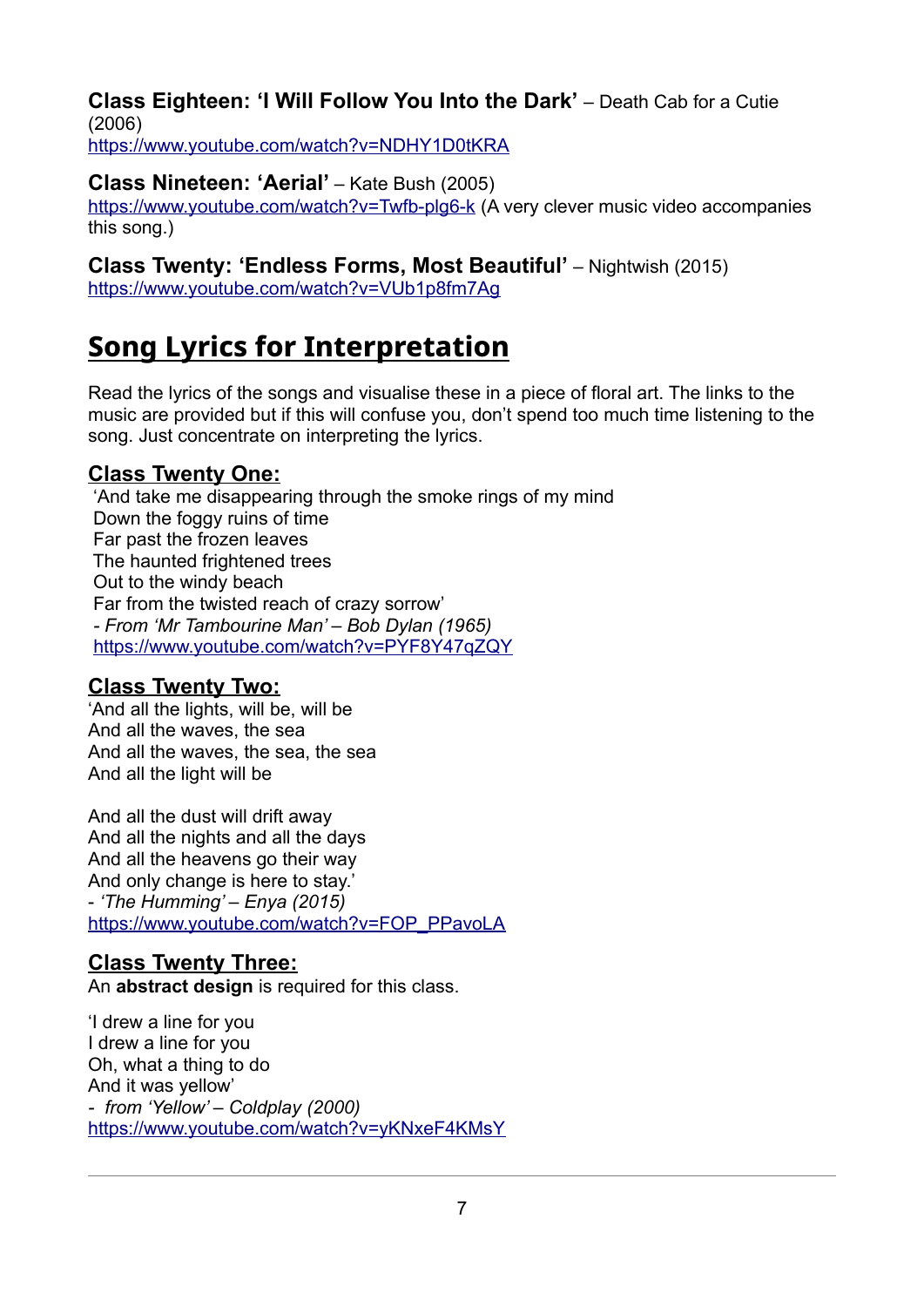## **Class Twenty Four:**

#### **This design must include glass and paper.**

'You can take everything I have You can break everything I am Like I'm made of glass Like I'm made of paper Go on and try to tear me down I will be rising from the ground Like a skyscraper' *- from 'Skyscraper' – Demi Lavato (2011) <https://www.youtube.com/watch?v=dMWZMlQT65E>*

## **Class Twenty Five:**

This class requires **an element of transparency and something very interesting happening behind it.**

*'*There's something happening here And what it is isn't exactly clear'  *- from 'For What It's Worth' – Buffalo Springfield (1967)* [https://www.youtube.com/watch?v=80\\_39eAx3z8](https://www.youtube.com/watch?v=80_39eAx3z8)

## **Class Twenty Six:**

'They took all the trees and they put them in a tree museum And they charged people a dollar and a half to see them' *- from 'Big Yellow Taxi' – Joni Mitchell (1970)* <https://www.youtube.com/watch?v=94bdMSCdw20>

## **Class Twenty Seven:**

**A design on a screen. (Can be open or closed.)**

'A screed A view In an endless field of disquiet, I never knew' *- from 'Unison' – Gang of Youths (2021)* <https://www.youtube.com/watch?v=KliTGJahNIM>

## **Class Twenty Eight:**

*'*I can see a fiery, fiery glow Even though the sun is sinking low' *- from 'Hot Gates' – Laurika Rauch (1995)*  [https://www.youtube.com/watch?v=cD\\_pZmTAXZo](https://www.youtube.com/watch?v=cD_pZmTAXZo)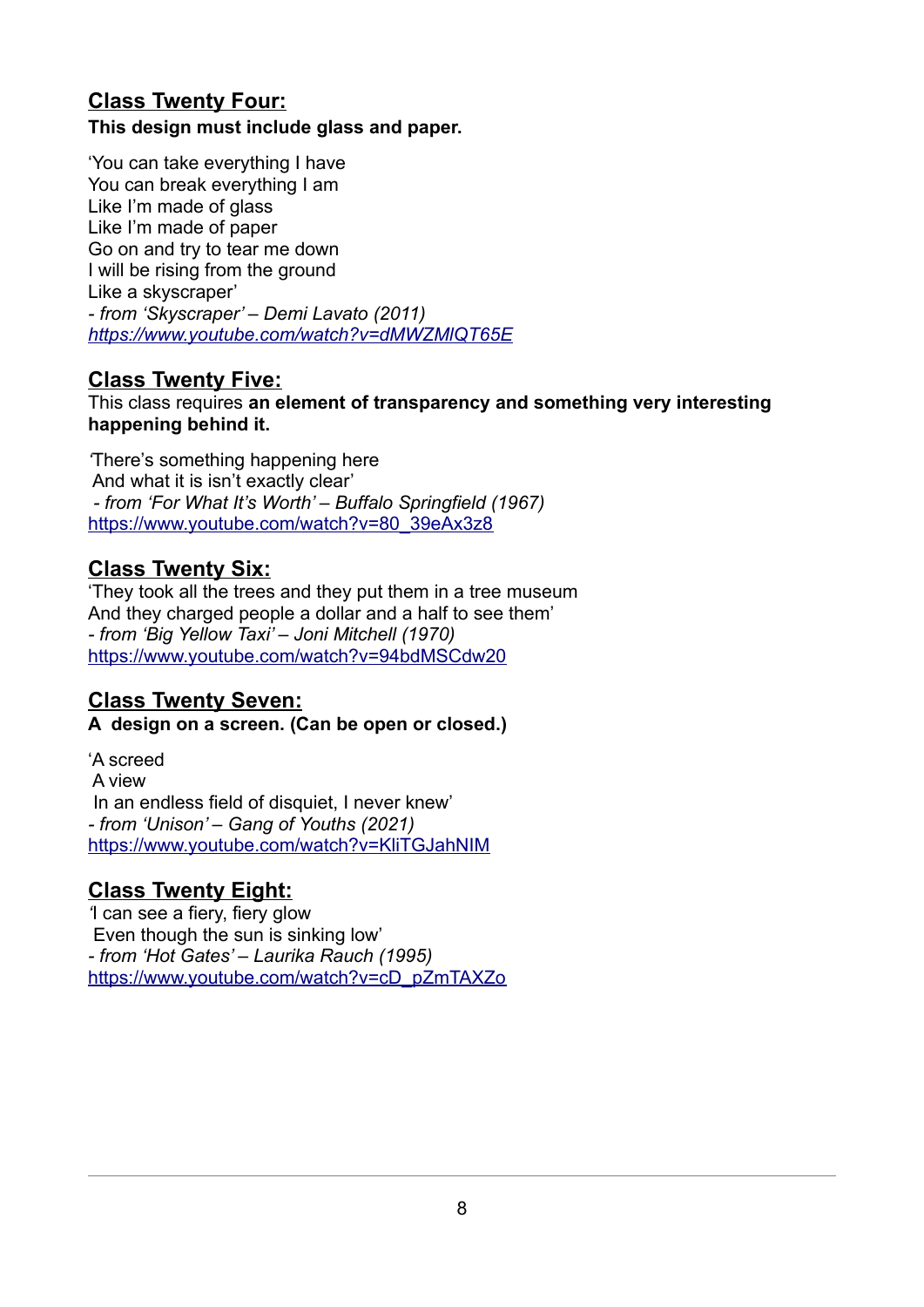## **Class Twenty Nine: A collage is required for this class.**

'I've been spaced out In an absent dream

... It started out as a seed And then it grew like a tree' *- from 'Drive' – Gretta Ray (2019)* <https://www.youtube.com/watch?v=5d0rwhERGBw>

## **Class Thirty:**

'Her beauty and the moonlight overthrew you' *- from 'Hallelujah' – Leonard Cohen (1984)* <https://www.youtube.com/watch?v=YYiMJ2bC65A> (K.D. Lang's 2006 version)

## **Floral Art Inspired by Listening to Music**

Listen to the piece of music provided and design whatever it inspires in you. The music should evoke images in your mind or stir emotions in your soul. Translate these into a piece of floral art.

## **Class Thirty One:**

**A cascade design with a difference.**

'Gabriel's Oboe' – theme song from the movie 'The Mission' – Ennio Morricone [https://www.youtube.com/watch?v=5Gvrp20\\_WXM](https://www.youtube.com/watch?v=5Gvrp20_WXM)

## **Class Thirty Two:**

'Morning Mood' from 'Peer Gynt' – Edvard Grieg <https://www.youtube.com/watch?v=OoaQyu0wx1A>

## **Class Thirty Three:**

'Sandstorm' – Darude <https://www.youtube.com/watch?v=y6120QOlsfU>

## **Class Thirty Four:**

'Gymnopedia no.1' – Erik Satie <https://www.youtube.com/watch?v=S-Xm7s9eGxU>

## **Class Thirty Five:**

Guaranteed to blow your mind … (listen to the first two and a half minutes) 'Bora Scura Reimagined' <https://music.pharmafabrik.com/album/bora-scura-reimagined>